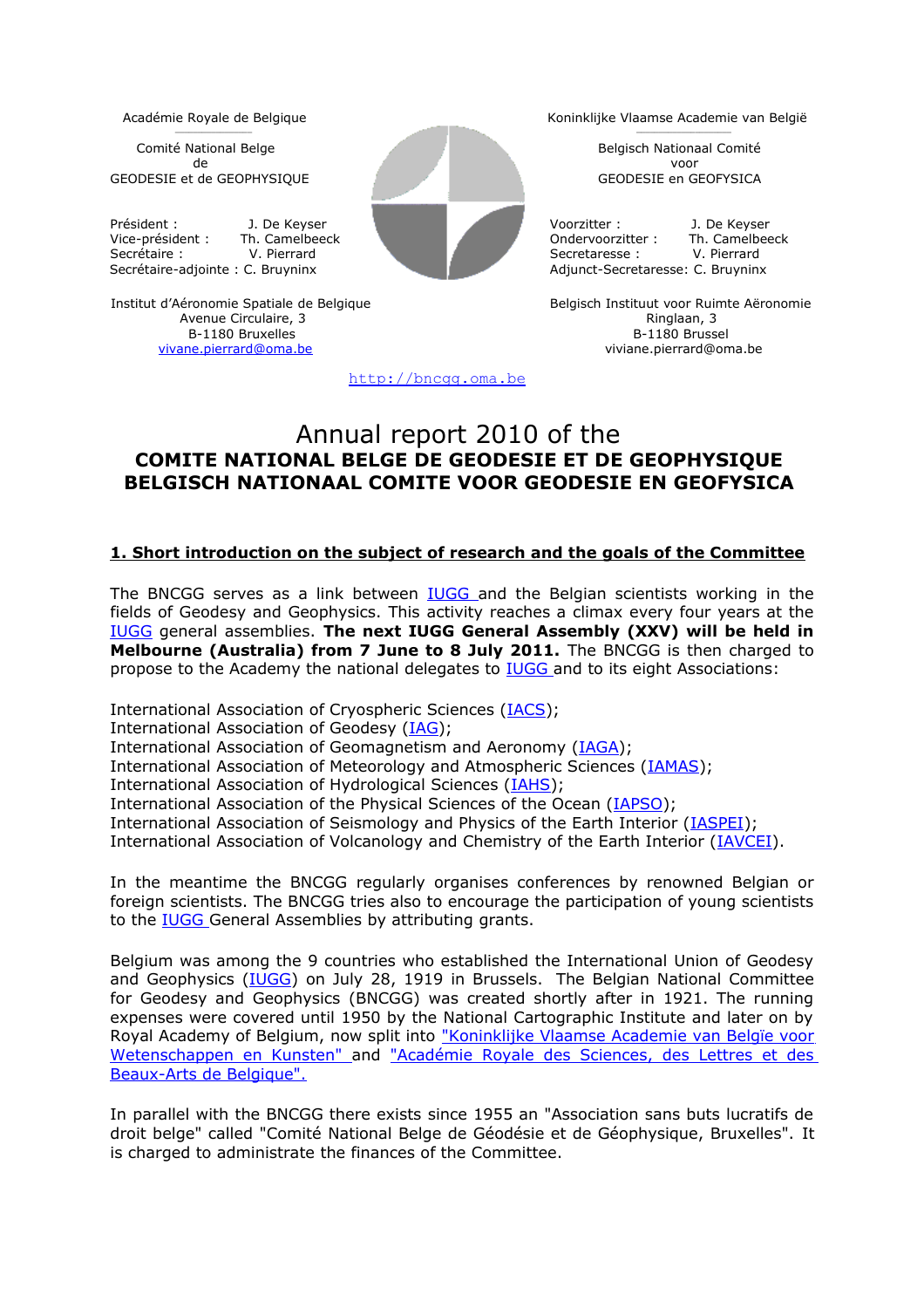### **2. Member list**

#### - **B oard**

| Président           | Johan DE KEYSER (IASB-BIRA)  | N | Voorzitter         |
|---------------------|------------------------------|---|--------------------|
| Vice-président      | Thierry CAMELBEECK (ORB-KSB) | F | Ondervoorzitter    |
| Secrétaire          | Viviane PIERRARD (IASB-BIRA) |   | Secretaris         |
| Secrétaire-adjointe | Carine BRUYNINX (ORB-KSB)    | N | Adjunct-Secretaris |

#### - **M embers (16)**

- Prof. BECKERS, Jean-Marie (F, IAPSO) Université de Liège Département d'Astrophysique, Géophysique et Océanographie GeoHydrodynamics and Evironment Research Sart-Tilman B5 4000 Liège Phone: +32 4 366 3358 Fax: +32 4 366 2355 E-mail: jm.beckers@ulg.ac.be

- Dr. BRUYNINX, Carine (Adjunct-secretaris, N, IAG) Koninklijke Sterrenwacht van België Ringlaan 3 1180 Brussel Phone : +32 2 373 0292 Fax : +32 2 374 9822 E-mail : carine.bruyninx@oma.be

- Prof. CAMELBEECK, Thierry (Vice-président, F, [IASPEI\)](http://www.iaspei.org/)) Observatoire Royal de Belgique Av. Circulaire 3 1180 Bruxelles Phone : +32 2 373 0252 Fax :  $+32$  2 374 9822 E-mail : thierry.camelbeeck@oma.be

- Dr. CRUCIFIX, Michel (F, IAMAS) Georges Lemaître Centre for Earth and Climate Research (TECLIM) Earth and Life Institute Université Catholique de Louvain Chemin du Cyclotron 2 1348 Louvain-la-Neuve, Belgique Phone : +32 10 473300  $Fax + 32 10 474722$ E-mail : michel.crucifix@uclouvain.be

- Prof. DEHANT, Véronique (F, **IAG**) Observatoire Royal de Belgique Avenue Circulaire 3 B-1180 Bruxelles, Belgium Phone : +32 2 373 0266 Fax : +32 2 374 9822 E-mail : [Véronique.Dehant@oma.be](mailto:V%C3%A9ronique.Dehant@oma.be)

- Dr. De KEYSER, Johan (Voorzitter, N, [IAGA\)](http://www.iugg.org/IAGA) Belgisch Instituut voor Ruimte Aëronomie Ringlaan 3 1180 Brussel Phone : +32 2 373 0368 Fax : +32 2 374 8423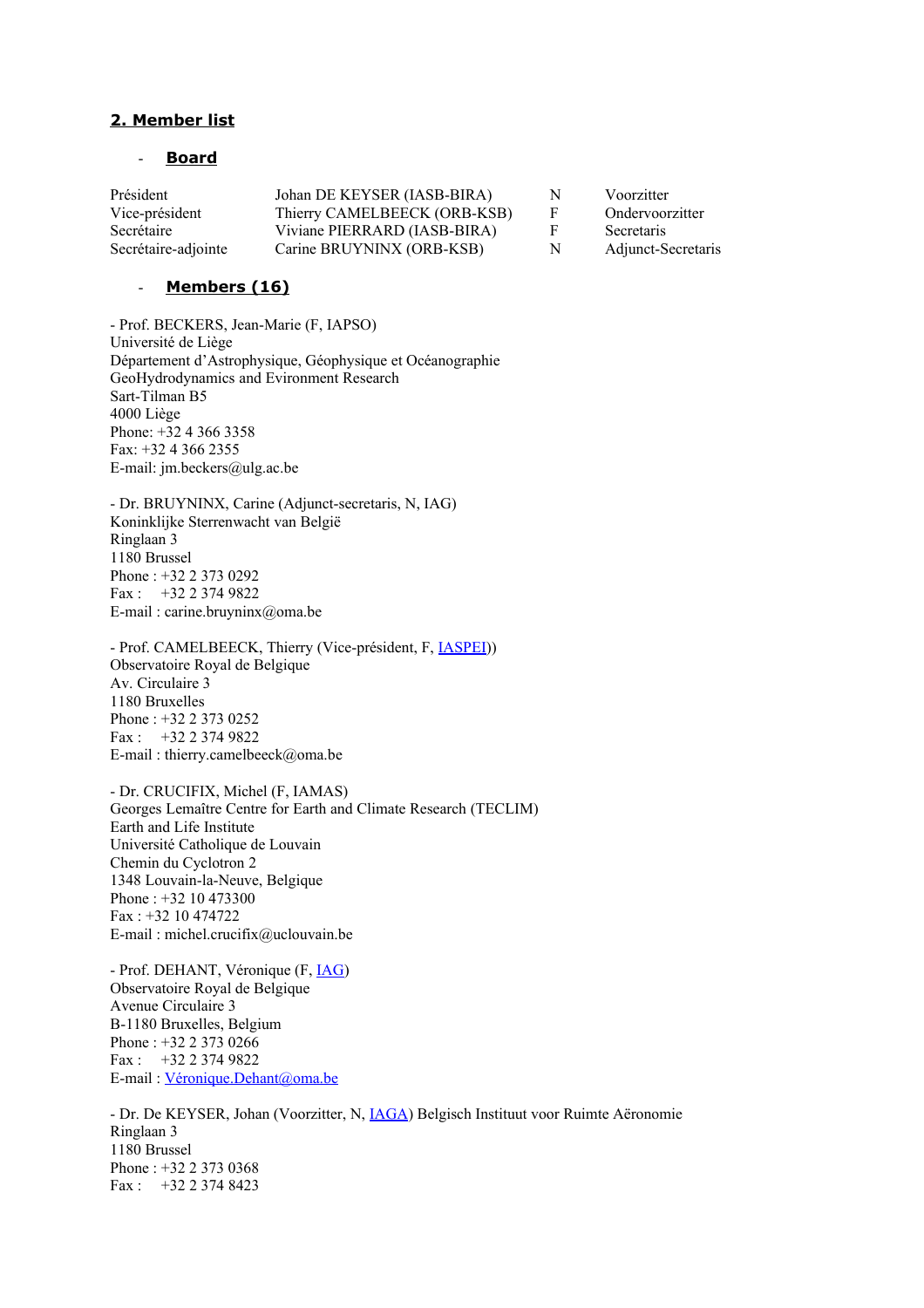E-mail : johan.dekeyser@bira-iasb.oma.be

- Dr. De MAZIERE, Martine (N, IAMAS) [martine.demaziere@oma.be](mailto:martine.demaziere@oma.be) Belgisch Instituut voor Ruimte Aëronomie Ringlaan 3 1180 Brussel Phone : +32 2 373 0363 Fax : +32 2 374 8423

- Prof. DE SMEDT F. Hilaire (N, IAHS) Vrije Universiteit Brussel (VUB) Department of Hydrology and Hydraulic Engineering Pleinlaan 2 B-1050 Brussel Phone : +32 2 6293547 Fax : +32 2 629 3022 E-mail : [fdesmedt@vub.ac.be](mailto:fdesmedt@vub.ac.be)

- Dr. DEWITTE, Steven (N, IAMAS) [dewitte@oma.be](mailto:dewitte@oma.be) Koninklijk Meteorologisch Instittuut Ringlaan 3 1180 Brussel

- Prof. ERNST Gerald (F [– IAVCEI\)](http://www.iaspei.org/) [gerald.ernst@ugent.be](mailto:gerald.ernst@ugent.be) Dpt. Geology & Soil Sciences ; Universiteit Gent Krijgslaan 281/S8 9000 Gent

- Prof. FICHEFET, Thierry (F, [IAPSO\)](http://www.iugg.org/iapso) Georges Lemaître Centre for Earth and Climate Research (TECLIM) Earth and Life Institute Université Catholique de Louvain Chemin du Cyclotron 2 B-1348 Louvain-la-Neuve Phone : +32 10 47 3295 Fax : +32 10 47 3297 E-mail : fichefet@astr.ucl.ac.be

- Prof. HUYBRECHTS, Philippe (N – **IACS**) [phuybrec@vub.ac.be](mailto:phuybrec@vub.ac.be) Departement Geografie Vrije Universiteit Brussel Pleinlaan 2 B-1050 Brussel Phone : +32 2 629 3593 Fax : +32 2 629 3378

- Prof. PIERRARD, Viviane (Secrétaire, F, IAGA) Institut d'Aéronomie Spatiale de Belgique Avenue Circulaire 3 B-1180 Bruxelles, Belgium Phone : +32 2 373 0365 Fax : +32 2 374 8423 E-mail : [viviane.pierrard@oma.be](mailto:viviane.pierrard@oma.be)

- Dr. VANDAELE, Ann Carine (F, IAGA) Institut d'Aéronomie Spatiale de Belgique Av. Circulaire 3 B-1180 Bruxelles, Belgium Phone +32 2 3730367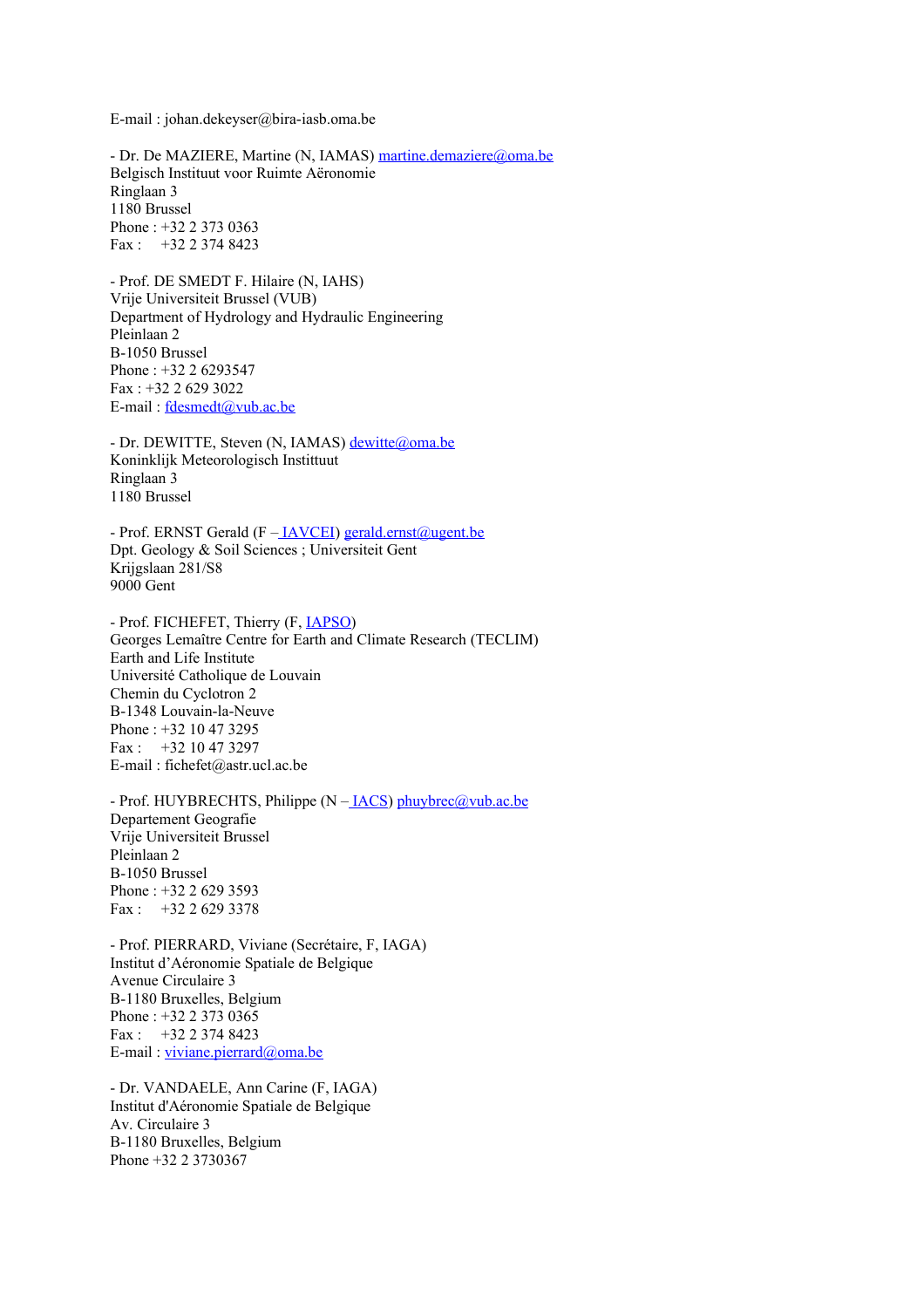Fax : +32 2 374 8423 E-mail : [a-c.vandaele@aeronomie.be](mailto:Carinea-c.vandaele@aeronomie.be)

- Dr. VANNESTE, Kris (N, IASPEI) Koninklijke Sterrenwacht van België Ringlaan 3 1180 Brussel Tel: +35 2 3730280 Fax: +32 2 3730339 kris.vanneste@oma.be

- Prof. VERHOEST Niko (N, [IAHS\)](http://www.cig.ensmp.fr/~iahs/) Universiteit Gent Laboratory of Hydrology and Water Management Coupure links 653 9000 Gent Phone: +32 9 264 6138 Fax: +32 9 264 6236 E-mail: [niko.verhoest@ugent.be](mailto:niko.verhoest@ugent.be)

#### - Honorary members (21)

- Baron ACKERMAN, Marcel Rue de la Montagne 24 1367 Mont Saint André E-mail : ackerman.marcel@skynet.be

- Prof. BERGER, André Université Catholique de Louvain Georges Lemaître Centre for Earth and Climate Research (TECLIM) Earth and Life Institute Chemin du Cyclotron 2 B-1348 Louvain-la-Neuve, Belgium Phone : +32 10 47 3303 Fax : +32 10 47 4722 E-mail : [berger@astr.ucl.ac.be](mailto:berger@astr.ucl.ac.be)

- Dr. DE MUER, Dirk Koninklijk Meteorologisch Instituut Ringlaan 3 B-1180 Brussel, Belgium Phone : +32 2 373 0570 Fax : +32 2 373 0553 E-mail : [dirk.demuer@oma.be](mailto:dirk.demuer@oma.be)

- Prof. DE TROCH, François Lamstraat 4 9820 Merelbeke Phone : +32 9 264 6135 Fax : +32 9 264 6236 E-mail : fdetroch@netadmin.be

- Prof. DUCARME, Bernard Rue de Louvranges 48, 1325 Chaumont-Gistoux Phone : +32 2 373 0248 Fax : +32 2 374 9822 E-mail : bf.ducarme@gmail.com

- Prof. KOCKARTS, Gaston Rue du Merlo 8a, bte 16 B-1180 Bruxelles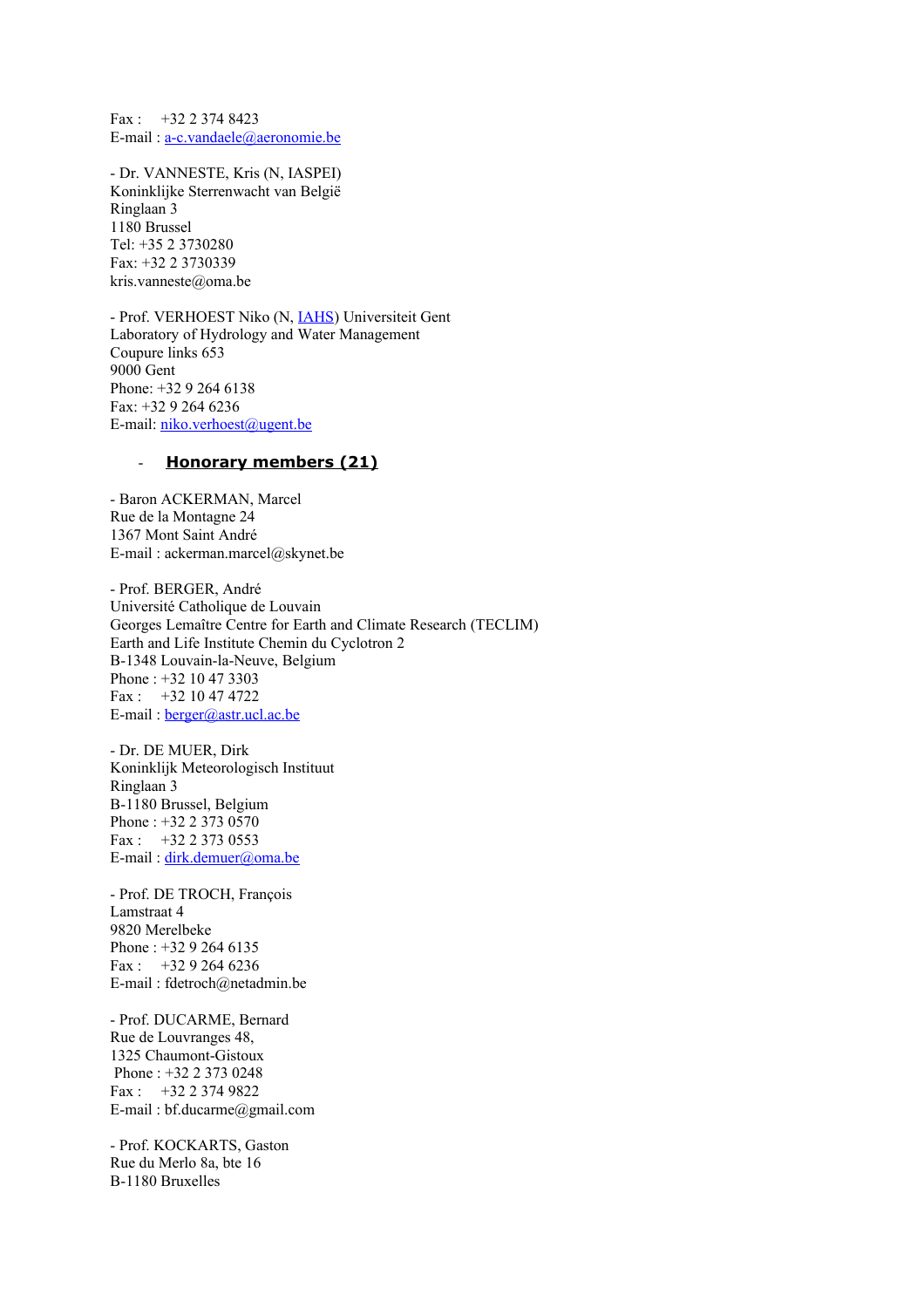Phone : ++32 2 376 0414

- Prof. LEMAIRE, Joseph Institut d'Aéronomie Spatiale de Belgique Avenue Circulaire 3 B-1180 Bruxelles, Belgium Phone : +32 2 653 4921 Fax : +32 10 474722 E-mail : [jfl@astr.ucl.ac.be](mailto:jfl@astr.ucl.ac.be)

- Dr MALCORPS, Henri Directeur-Generaal Koninklijk Meteorologisch Instituut Ringlaan 3 1180 Brussel Phone : +32 2 373 0500  $Fax \cdot +32233751259$ E-mail : henri.malcorps@oma.be

- Prof. NIHOUL, Jacques GHER – Modèle Environnement Université de Liège Sart Tilman B5 4000 Liège Phone : +32 4 366 3350 Fax :  $+3243664740$ E-mail:  $i$ .nihoul@ulg.ac.be

- Prof. PAQUET, Paul Rue du Moulin à vent 9 B-5031 Grand-Leez, Belgium Phone : +32 81 414938 Fax : +32 2 374 9822 E-mail : [Paul.Paquet@skynet.be](mailto:Paul.Paquet@oma.be)

- Prof. PETERS, Jean-Jacques 44 rue Philippe de Champagne B-1000 Brussels, Belgium Phone : +32 2 512 8006 Fax : +32 2 502 4644 E-mail : [jjpeters@skynet.be](mailto:jjpeters@vub.ac.be)

- Prof. RONDAY, François Administrateur Université de Liège Place du 20 Août, 7 B-4000 Liège, Belgium Phone : +32 4 366 5301 Fax:  $+32, 4, 366, 5400$ E-mail : [fronday@ulg.ac.be,](mailto:fronday@ulg.ac.be) [administrateur@ulg.ac.be](mailto:administrateur@ulg.ac.be)

- Dr. Roth, M. (F – [IAGA\)](http://www.iugg.org/IAGA) [michel.roth@bira-iasb.oma.be](mailto:michel.roth@bira-iasb.oma.be) Institut d'Aéronomie Spatiale de Belgique Av. Circulaire 3 1180 Bruxelles

- Prof. Schayes, G.  $(F - IAMAS)$  $(F - IAMAS)$  schayes @astr.ucl.ac.be Georges Lemaître Centre for Earth and Climate Research (TECLIM)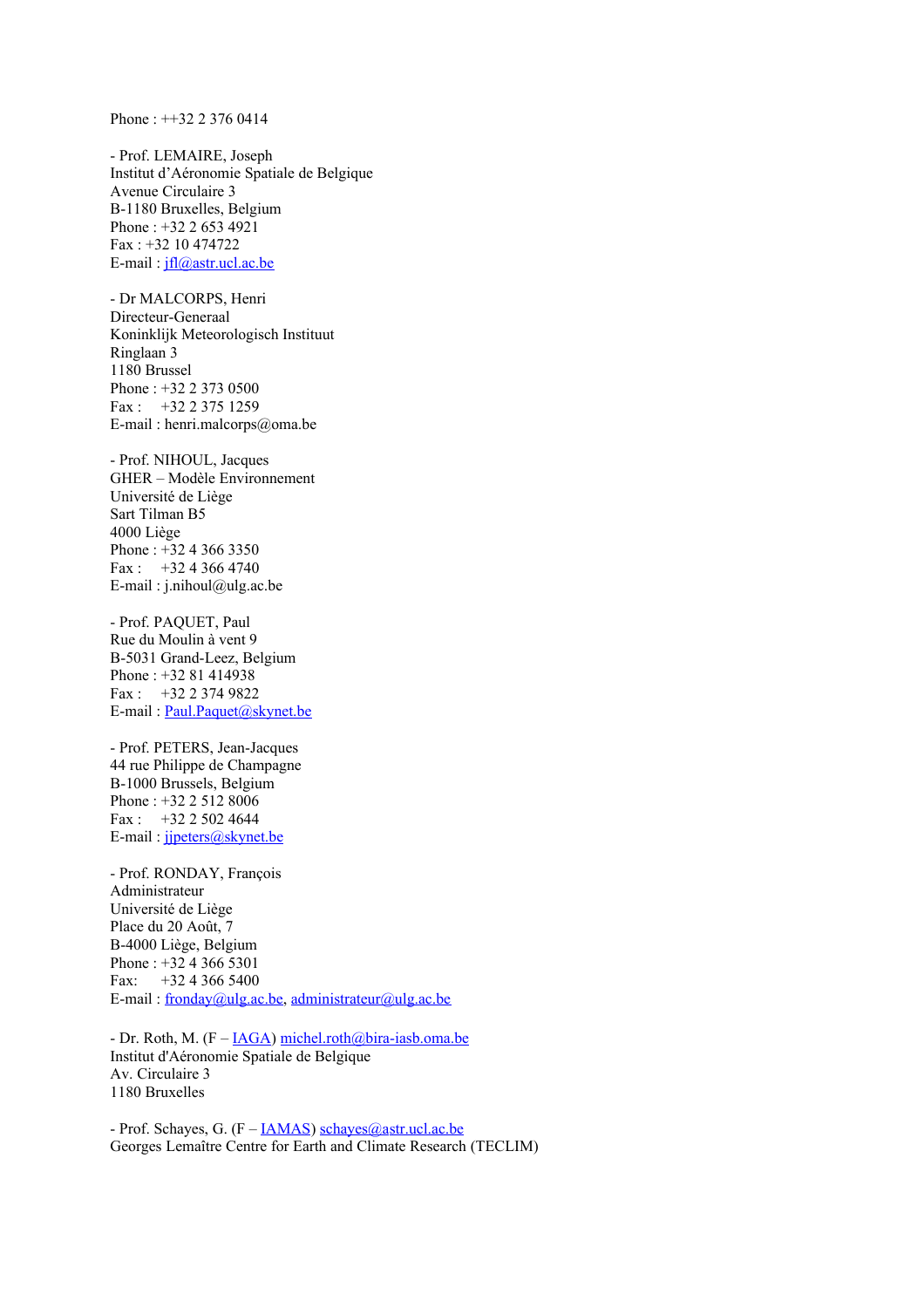Earth and Life Institute Université Catholique de Louvain Chemin du Cyclotron 2 1348 Louvain-la-Neuve

- Dr SCHERER, Marc Belgisch Instituut voor Ruimte-Aeronomie Ringlaan 3 B-1180 Brussel, Belgium Phone : +32 2 374 8121 Fax : +32 2 374 8423 E-mail : [Marc.Scherer@bira-iasb.oma.be](mailto:Marc.Scherer@bira-iasb.oma.be)

- Prof. SIMON, Paul C. Institut d'Aéronomie Spatiale de Belgique Avenue Circulaire 3 B-1180 Bruxelles, Belgium Phone : +32 2 373 0413 Fax : +32 2 375 9336 E-mail: [Paul.Simon@oma.be](mailto:Paul.Simon@oma.be)

- Prof. SNEYERS, R. Rue Copernic 68 1180 Bruxelles phone : ++32 2 374 0154

- Ingénieur STERLING, André Avenue Armand Huysmans 205, bte 3 1050 Bruxelles phone : ++32 2 649 2238

- Prof. VAN DER BEKEN, André François Laurentplein 45, 9000 Gent E-mail : [andre.van.der.beken@pandora.be](mailto:avdbeken@vub.ac.be)

- Prof. VAN TWEMBEKE, Urbain Kruisbooglaan 11 3210 Linden. Phone : + + 32 16 25 89 77

- Dr VERBEIREN, Roland Koninklijke Sterrenwacht van Belgie Ringlaan 3 B-1180 Brussel, Belgium Phone : +32 2 373 0257 Fax : +32 2 374 9822 E-mail : [roland.verbeiren@telenet.be](mailto:roland.verbeiren@telenet.be)

#### Associated members (46)

Amelynck, C. (N -**IAMAS**) [amelynck@bira-iasb.oma.be](mailto:amelynck@bira-iasb.oma.be) Belgisch Instituut voor Ruimte Aëronomie Ringlaan 3 1180 Brussel

Barth A. (F -IAPSO Amelynck, C. (N [-IAMAS\)](http://www.iamas.org/) [a.barth@ulg.ac.be](mailto:amelynck@bira-iasb.oma.be) AGO-GHER Université de Liège Sart Tilman B5 4000 Liège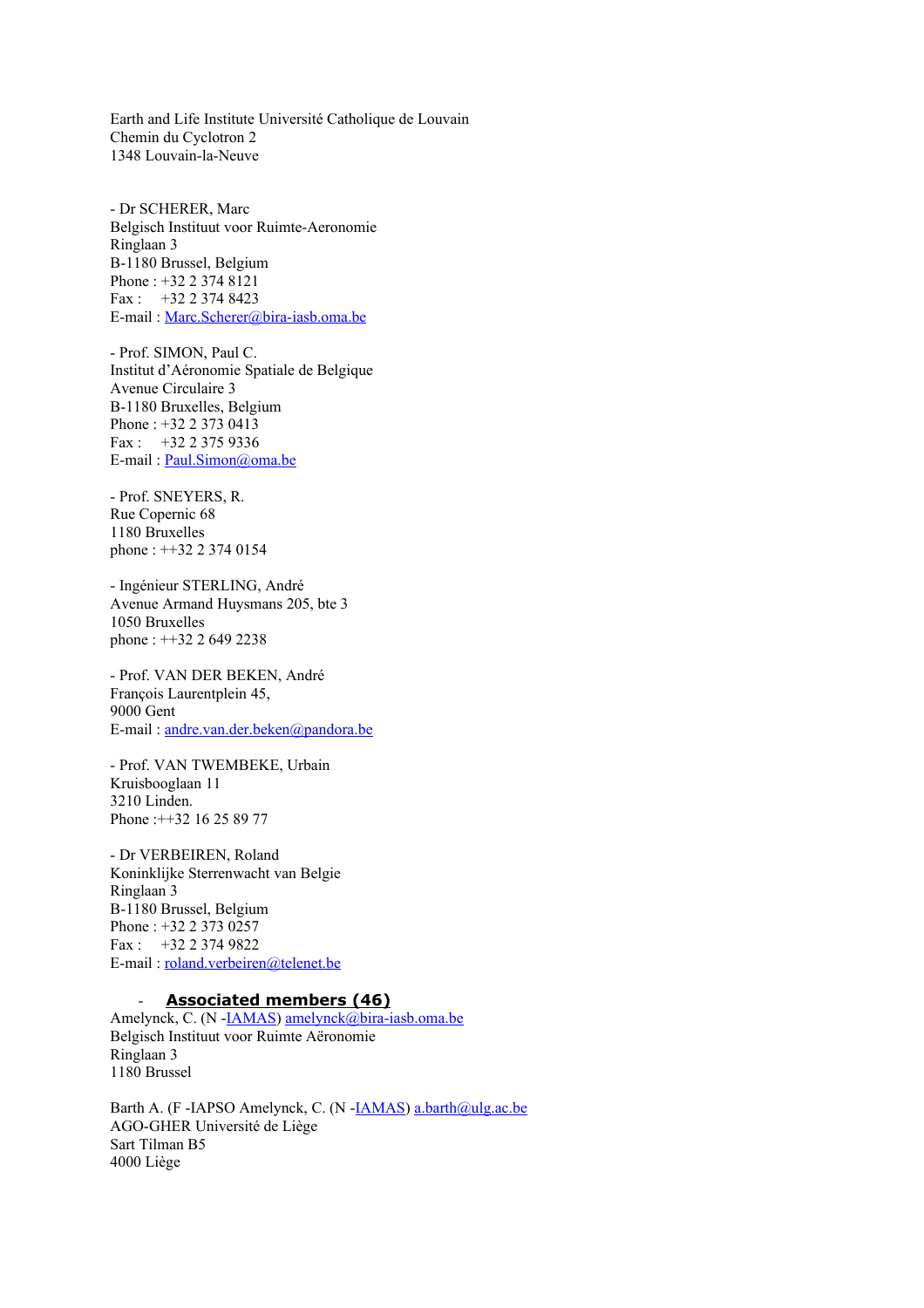Batelaan O. (N -**IAHS**) batelaan@vub.ac.be Department of Hydrology and Hydraulic Engineering Vrije Universiteit Brussel Pleinlaan 2 1050 Brussel

Bernard, A.  $(F - IAVCEI)$  $(F - IAVCEI)$  [abernard@ulb.ac.be](mailto:abernard@ulb.ac.be) Geochemistry 160/02 Université Libre de Bruxelles Ave. Roosevelt 50 1050 Bruxelles

Bingen, Chr. (N [-IAMAS\)](http://www.iamas.org/) [bingen@bira-iasb.oma.be](mailto:bingen@bira-iasb.oma.be) Belgisch Instituut voor Ruimte Aëronomie Ringlaan 3 1180 Brussel

Chabrillat, S.  $(F - IAMAS)$  $(F - IAMAS)$  [chabrillat@bira-iasb.oma.be](mailto:chabrillat@bira-iasb.oma.be) Institut d'Aéronomie Spatiale de Belgique Av. Circulaire 3 1180 Bruxelles

Collin, F. (F – **IASPEI**) [collin@oma.be](mailto:collin@oma.be) Observatoire Royal de Belgique Avenue Circulaire 3 1180 Bruxelles

Crommelynck, D. (F - **IAMAS**) [dcrommelynck@tvcablenet.be](mailto:collin@oma.be) Institut Royal Météorologique Avenue Circulaire 3 1180 Bruxelles

Crosby N. B. ( $F - IAGA$ ) [norma.crosby@aeronomie.be](mailto:norma.crosby@aeronomie.be) Institut d'Aéronomie Spatiale de Belgique Av. Circulaire 3 1180 Bruxelles

Darrouzet F. (F – [IAGA](http://www.iugg.org/IAGA)[\) darrouzet@aeronomie.be](mailto:darrouzet@aeronomie.be) Institut d'Aéronomie Spatiale de Belgique Av. Circulaire 3 1180 Bruxelles

Dassargues,  $A$ .(F – [IAHS\)](http://www.cig.ensmp.fr/~iahs/) [alain.dassargues@ulg.ac.be](mailto:alain.dassargues@ulg.ac.be) Laboratoires de Géologie de l'Ingénieur d'Hydrogéologie (LGIH) Université de Liège (ULg) Bâtiment B52/3 Sart Tilman 4000 Liège

De Backer, H. (N – [IAMAS\)](http://www.iamas.org/) [debacker@oma.be](mailto:debacker@oma.be) Koninklijk Meteorologisch Instituut Ringlaan 3 1180 Brussel

Decleir, H. (N - **IAMAS**) [hdecleir@vub.ac.be](mailto:hdecleir@vub.ac.be) Vrije Universiteit Brussel Dept. Geografie Pleinlaan 2 B-1050 Brussel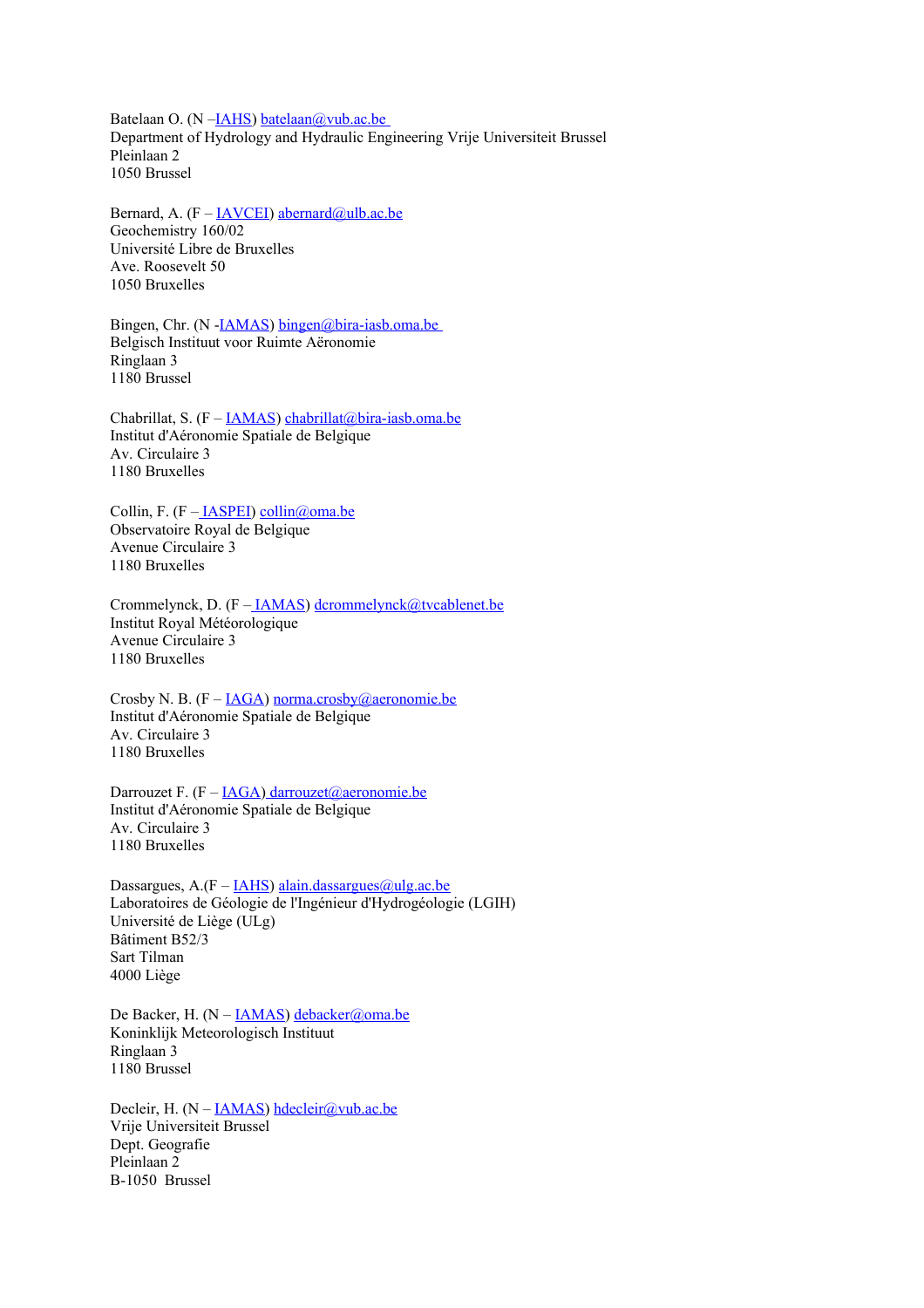Defraigne, P. (F -**IAG)** [pascale.defraigne@oma.be](mailto:pascale.defraigne@oma.be) Observatoire Royal de Belgique Av. Circulaire 3 1180 Bruxelles

Deleersnijder, E. (F – [IAPSO\)](http://www.iugg.org/iapso/) [ericd@uclouvain.be](mailto:ericd@uclouvain.be) Centre for Systems Engineering and Applied Mechanics (CESAME) Universite catholique de Louvain 4 Avenue G. Lemaitre (Euler building, Office a.113) 1348 Louvain-la-Neuve

Delobbe, L. (F - **IAMAS**) [delobbe@oma.be](mailto:delobbe@oma.be) Institut Royal Météorologique Av. Circulaire 3 1180 Bruxelles

Errera, Q. (F – [IAMAS\)](http://www.iamas.org/) [errera@bira-iasb.oma.be](mailto:errera@bira-iasb.oma.be) Institut d'Aéronomie Spatiale de Belgique Av. Circulaire 3 1180 Bruxelles

Everaerts, M. (F [- IAG\)](http://www.iag-aig.org/) [michel.everaerts@oma.be](mailto:michel.everaerts@oma.be) Observatoire Royal de Belgique Avenue Circulaire 3 1180 Bruxelles

Fussen, D. (F [– IAGA\)](http://www.iugg.org/IAGA) [didier.fussen@oma.be](mailto:didier.fussen@oma.be) Institut d'Aéronomie Spatiale de Belgique Av. Circulaire 3 1180 Bruxelles

Gérard, J.-C. (F – **IAMAS**) [jc.gerard@ulg.ac.be](mailto:jc.gerard@ulg.ac.be) Lab. Phys. Atm. Et Planétaire Université de Liège Allée du 6 août 17, B5C 4000 Liège

Goosse, H. (F –  $IAPSO$ ) [hgs@astr.ucl.ac.be](mailto:hgs@astr.ucl.ac.be) Georges Lemaître Centre for Earth and Climate Research (TECLIM) Earth and Life Institute Université Catholique de Louvain 2 Chemin du Cyclotron B-1348 Louvain-la-Neuve

Joukoff, A.  $(F - IAMAS)$  $(F - IAMAS)$  joukalex  $@$ skynet.be Institut Royal Météorologique Av. Circulaire 3 1180 Bruxelles

Kruglanski M. (F - IAGA[\) kruglanski@aeronomie.be](mailto:kruglanski@aeronomie.be) Institut d'Aéronomie Spatiale de Belgique Av. Circulaire 3 1180 Bruxelles

Lamy H.  $(F - IAGA)$  $(F - IAGA)$  [lamy@aeronomie.be](mail:lamy@aeronomie.be) Institut d'Aéronomie Spatiale de Belgique Av. Circulaire 3 1180 Bruxelles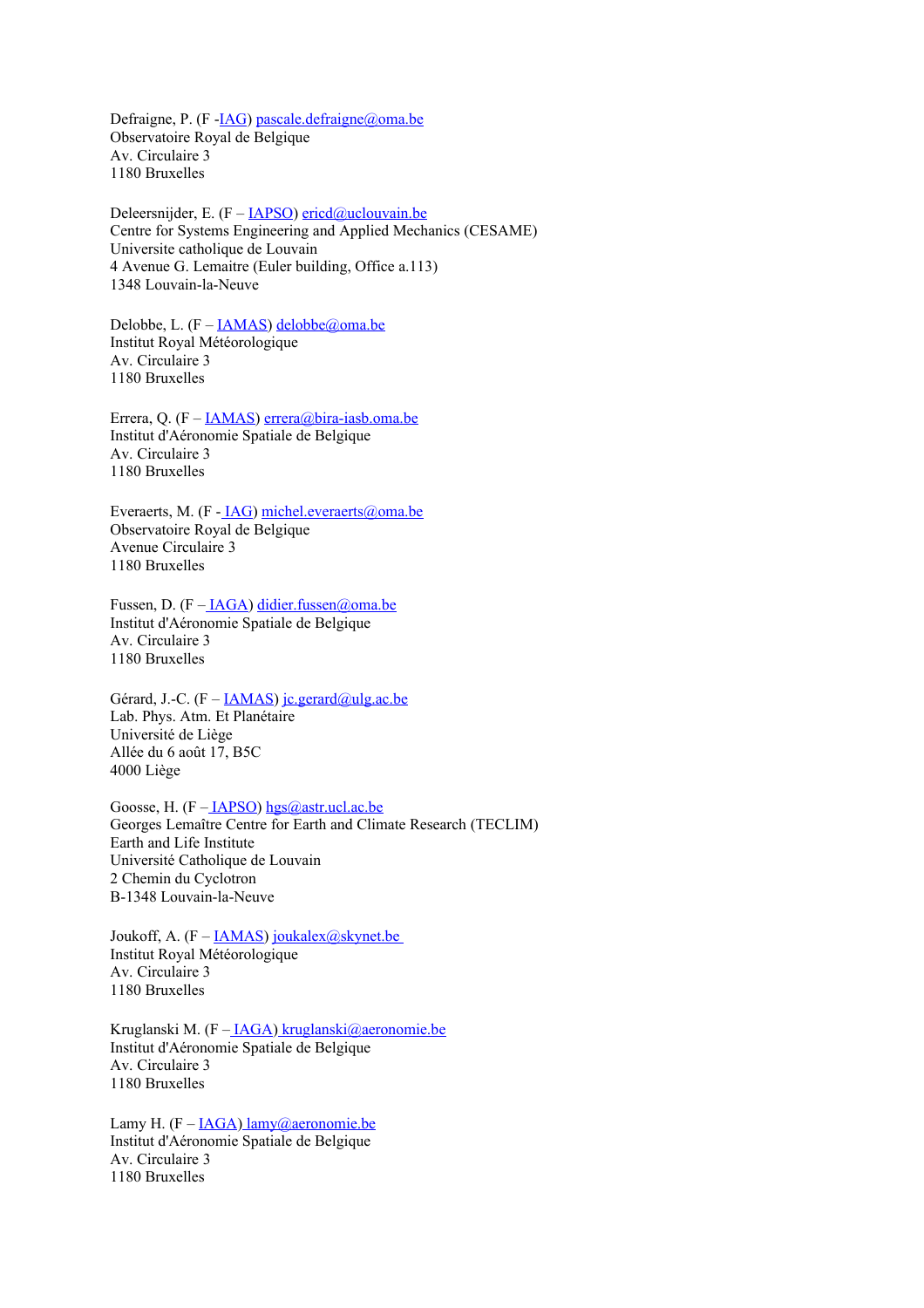Legrand, Juliette (F -**IAG)** [juliette.legrand@oma.be](mailto:juliette.legrand@oma.be) Observatoire Royal de Belgique Av. Circulaire 3 1180 Bruxelles

Loutre, M.-F. (F – **IAMAS**) [loutre@astr.ucl.ac.be](mailto:loutre@astr.ucl.ac.be) Georges Lemaître Centre for Earth and Climate Research (TECLIM) Earth and Life Institute Université Catholique de Louvain 2 Chemin du Cyclotron B-1348 Louvain-la-Neuve

Muller, C.  $(F - IAGA)$  $(F - IAGA)$  [c.muller@oma.be](mailto:c.muller@oma.be) Institut d'Aéronomie Spatiale de Belgique Av. Circulaire 3 1180 Bruxelles

Müller, J.-F.  $(F - IAMAS)$  $(F - IAMAS)$  $(F - IAMAS)$  jfm@oma.be Institut d'Aéronomie Spatiale de Belgique Av. Circulaire 3 1180 Bruxelles

Muls, A.  $(N - IAG)$  $(N - IAG)$  [alain.muls@rma.ac.be](mailto:alain.muls@rma.ac.be) Royal Military Academy Renaissancelaan 30 1000 Brussel

Pattyn, F. (F – IACS[\) fpattijn@ulb.ac.be](mailto:fpattijn@ulb.ac.be) Laboratoire de Glaciologie Université libre de Bruxelles CP 160/03 Av. F. D. Roosevelt 50 1050 Bruxelles

Pauwels, V.  $(N - IAHS)$  $(N - IAHS)$  [valentijn.pauwels@ugent.be](mailto:valentijn.pauwels@ugent.be) Universiteit Gent Laboratory of Hydrology and Water Management Coupure Links 653 9000 Gent

Rasson, J. ( $F - IAGA$ ) [jean.rasson@oma.be](mailto:jean.rasson@oma.be) Institut Royal Météorologique Centre de Physique du Globe 5670 Dourbes (Viroinval)

Roosbeek, F., (F [-IAG\)](http://www.iag-aig.org/) [fabian.roosbeek@oma.be](mailto:fabian.roosbeek@oma.be) Observatoire Royal de Belgique Av. Circulaire 3 1180 Bruxelles

Rosenblatt, Pascal (F - IAG) [rosenb@oma.be](mailto:rosenb@oma.be) Observatoire Royal de Belgique Av. Circulaire 3 1180 Bruxelles

Rouvas-Nicolis, C.  $(F - IAMAS)$  $(F - IAMAS)$  cnicolis $@$ oma.be Institut Royal Météorologique Av. Circulaire 3 1180 Bruxelles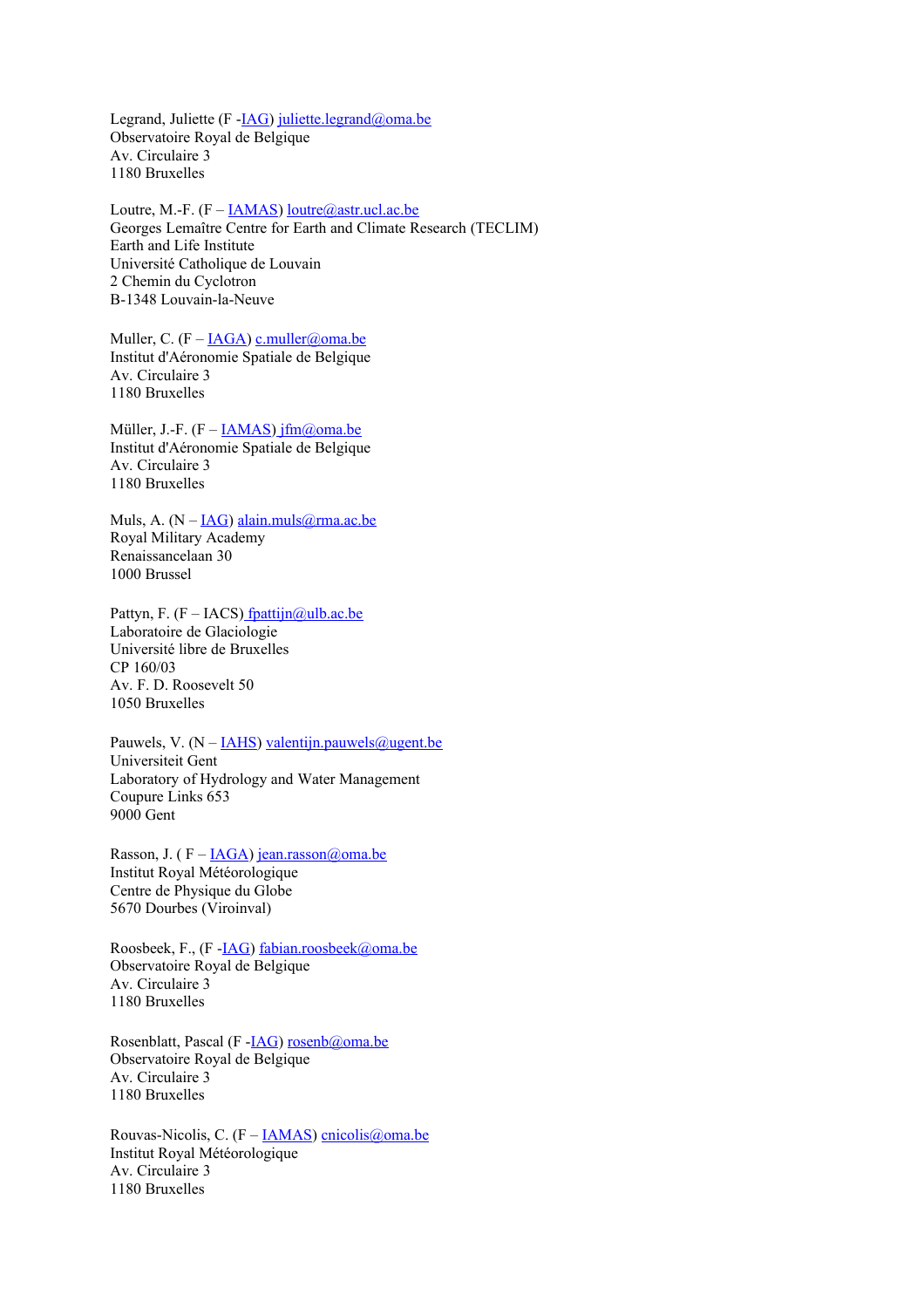Schoon, N. (N -**IAMAS**) schoon@bira-iasb.oma.be Belgisch Instituut voor Ruimte Aëronomie Ringlaan 3 1180 Brussel

Van Camp, M.  $(F - IAG)$  mvc $@$ oma.be Observatoire Royal de Belgique Avenue Circulaire 3 1180 Bruxelles

Vanclooster, M.  $(F - \underline{IAHS})$  [vanclooster@geru.ucl.ac.be](mailto:vanclooster@geru.ucl.ac.be) AGRO/MILA/GERU Université Catholique de Louvain, Place Croix du Sud 2 (bte 2) 1348 Louvain-la-Neuve

Vanhellemont, Ph. (N [-IAMAS\)](http://www.iamas.org/) [vanhellemont@bira-iasb.oma.be](mailto:vanhellemont@bira-iasb.oma.be)  Belgisch Instituut voor Ruimte Aëronomie Ringlaan 3 1180 Brussel

Van Hoolst, T. (N - IAG) [tim.vanhoolst@oma.be](mailto:tim.vanhoolst@oma.be) Koninklijke Sterrenwacht van België Ringlaan 3 1180 Brussel

Vannitsem, St.  $(F - IAMAS)$  $(F - IAMAS)$  vannitsem $@$ oma.be Institut Royal Météorologique Av. Circulaire 3 1180 Bruxelles

Van Roozendael, M. (F - **IAMAS**) [vanroozendael@bira-iasb.oma.be](mailto:vanroozendael@bira-iasb.oma.be) Institut d'Aéronomie Spatiale de Belgique Av. Circulaire 3 1180 Bruxelles

van Ruymbeke M. (F [– IAVCEI\)](http://www.iavcei.org/) [labvruy@oma.be](mailto:labvruy@oma.be) Observatoire Royal de Belgique Avenue Circulaire 3 1180 Bruxelles

van Ypersele, J.-P. (F – **IAMAS**) [vanypersele@astr.ucl.ac.be](mailto:vanypersele@astr.ucl.ac.be) Georges Lemaître Centre for Earth and Climate Research (TECLIM) Earth and Life Institute Université Catholique de Louvain Chemin du Cyclotron 2 1348 Louvain-la-Neuve

Warnant, R.  $(F - IAG)$  [rene.warnant@oma.be](mailto:rene.warnant@oma.be) Observatoire Royal de Belgique Avenue Circulaire 3 1180 Bruxelles

Yseboodt, Marie (F -*IAG*) [m.yseboodt@oma.be](mailto:m.yseboodt@oma.be) Observatoire Royal de Belgique Av. Circulaire 3 1180 Bruxelles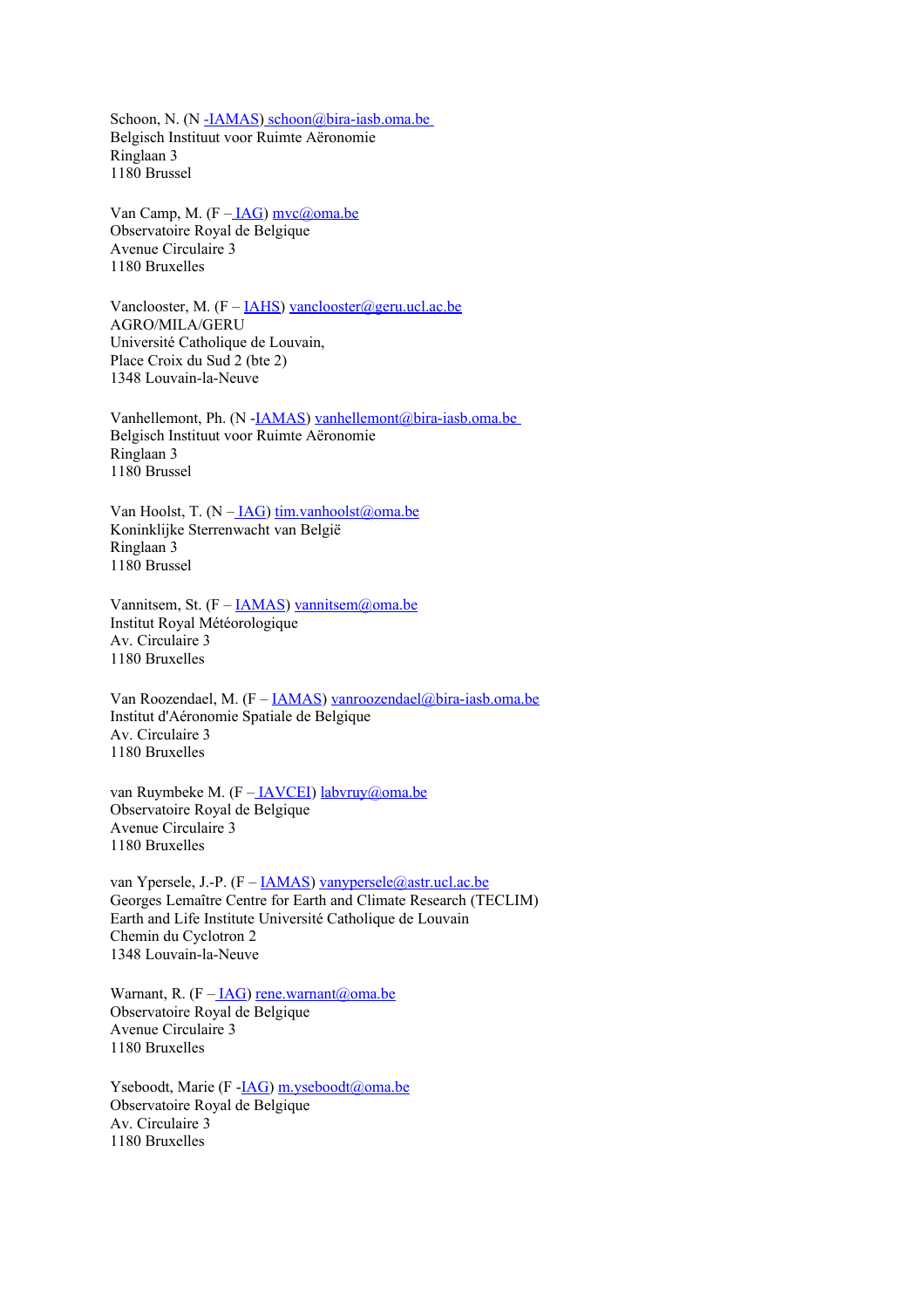## **3. Meetings of the Committee in 2010**

## - **D ates and main conclusions**

During 2010, the CNBGG had one General Assembly (21.01.2010) and two other meetings (29.04.10 and 21.10.10) with several talks. Detailed reports (with attendance and conclusions) for the GA and for each other meeting are provided in French and Dutch on the website of the committee: bncgg.oma.be (activities)

The following talks were given to the Committee:

**21.01.10** at 14h00 at the Royal Observatory of Belgium. The General Assembly was preceded by the talk of **Prof. Philippe Huybrechts (VUB)**

# **Overview of cryospheric science in Belgium**

*The cryosphere is one of the most dynamic spheres on the Earth's surface on almost any time scale owing to the Earth's temperatures being around the freezing point of water. Recent interest in cryospheric research is fueled by its sensitive role in the Earth's climate system and by the threat of substantial sea level rise if land ice starts to melt in a warmer greenhouse world. Belgium harbours a very active cryospheric research community despite the fact that Belgium has no ice on its soil or that it was covered by large ice sheets during the Quaternary ice ages. Among other reasons, this is rooted in Belgium's historic presence in Antarctica and by theoretical palaeoclimatic research on the origin of the ice ages since the seventies. Cryospheric research groups at Belgian universities are currently involved in glacier studies in Alaska, the Alps, and the Himalaya and participate in glaciological field activities in Greenland and Antarctica, as well as on Arctic islands. Several groups play an important role in large international programmes for ice coring in Antarctica and Greenland. Moreover, Belgian research groups are deeply involved in sea-ice and ice-sheet modeling and in the modeling of the surface mass balance of the large polar ice sheets. As such, Belgian scientists have co-authored subsequent IPCC assessment report chapters dealing with the cryosphere, the modeling of ice-climate interactions, and the projection of sea-level changes. This presentation intends to give a (selective) overview of Belgian cryospheric science and its role in international scientific activities.*

**29.04.10** at 14h00 in Heverlee (KULeuven):

A meeting was held with two talks:

**Prof. Patrick Willems** (Hydraulics Division, **KULeuven**) presented in English a talk entitled

# **" Climate change impacts on hydrological extremes along rivers and urban drainage systems in Belgium."**

## Summary:

*Based on the most recent data and climate modelling results, the climate change impact on the risk of hydrological extremes along rivers and urban drainage systems in Belgium has been studied in a detailed objective way. For rivers, the risk of both floods and low flows has been considered. For urban drainage systems, the impact on sewer flood and overflow frequencies were analyzed. The study required the simulation results from global and regional climate models (GCMs and RCMs) to be downscaled to the time and space scale necessary for the hydrological impact analysis. The modelling approach was based on ensemble modelling and probabilistic analysis of simulation results, enabling the uncertainty on the climate model-based results to be taken into account. The climate change scenarios furthermore were to be compared / verified with the results from a statistical analysis on the present and past climate and flow records. This research task aimed to bring together the two separate science domains of physically-based climate modelling and statistical hydrology.* 

*The research consisted of two main phases. In Phase 1, climate change scenarios were being developed after statistical analysis of trends and cycles in long-term series of historical rainfall, evapotranspiration and river flow, and after the analysis and statistical downscaling of climate model simulation results. Phase 2 focused on*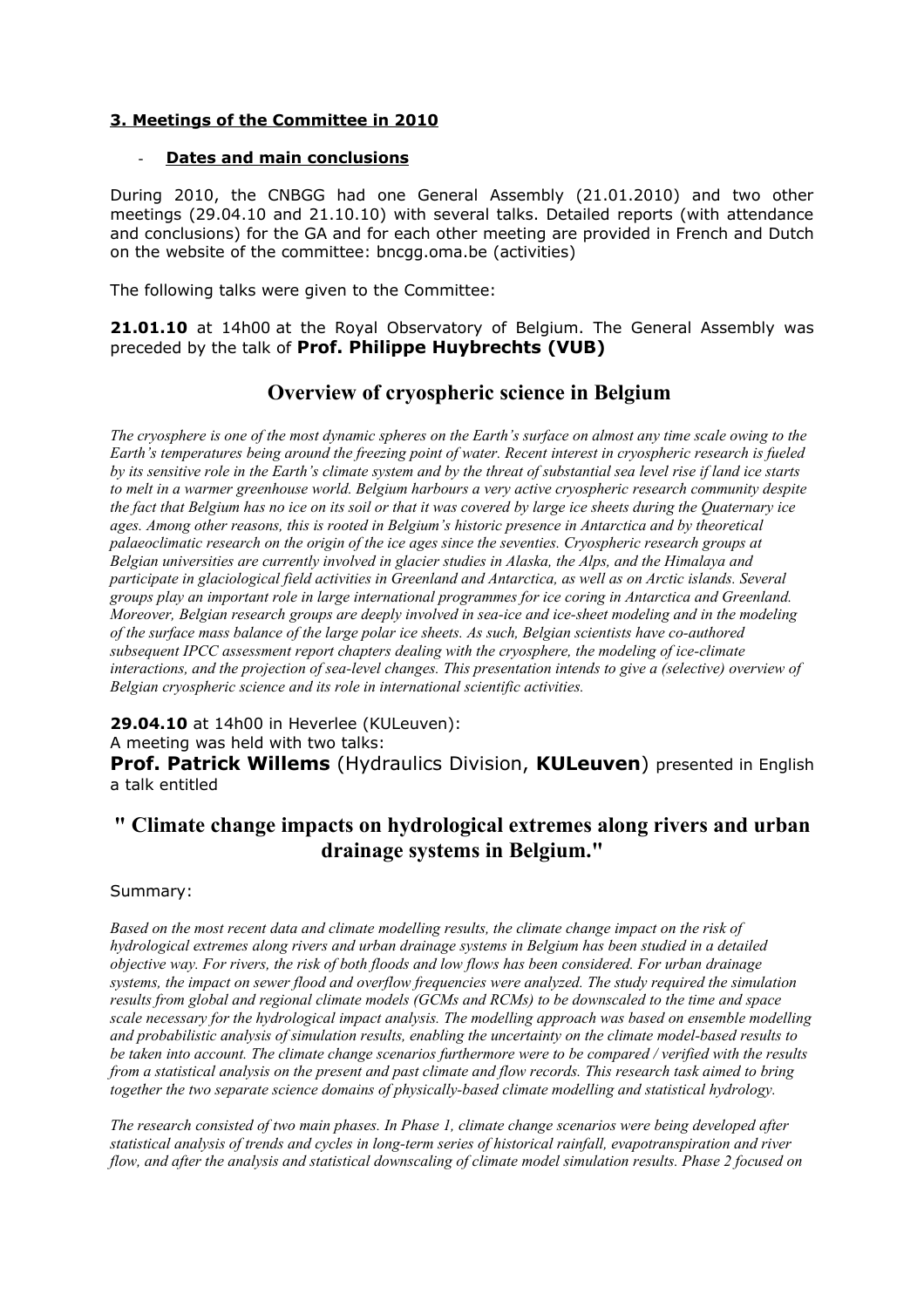*the impact modelling towards flood risks and low flows risk along rivers, and flood risks along urban drainage systems, making use of hydrological and hydrodynamic models.* 

After the coffee-break, the meeting continued at 15h10 with **Prof. Niko Verhoest (Ghent University)** who presented in English a talk entitled:

# "**Stochastic rainfall modelling for hydrological design**"

#### Summary:

*For the hydrological design of rivers, design criteria have to be defined, including the maximal frequency of the failure of hydraulic structures to be designed or a minimization of floods. As these events are generally caused by extreme rainfall, it is important to have tools that allow for generating representative extreme rainfall which can then be used in the design. Often, Intensity-Duration-Frequency curves are used in order to characterize a design storm with a given duration and return period. The internal storm structure can then be improved by using the mass curves or Huff curves concept. However, as this framework does not allow for much flexibility, alternative methods, making use of long time series of simulated rainfall, have been developed that may lead to an improved design as it allows for assessing the uncertainty on the failure of the system. Such time series can be obtained through stochastic rectangular pulses models, however, it is shown that these models may lead to incorrect extreme discharge behaviour of river basins.* 

*In this talk, this problem is demonstrated and some solutions, including the introduction of a stochastic copulabased design storm generator, are given. Therefore, copulas, which are flexible functions for describing the dependence structure between two variables (in our case storm characteristics), are briefly introduced and their application in an alternative comparative frequency analysis is demonstrated.* 

## **11.10.2010** 14h00 at the University of Gent: **Dr. Elie Verleyen**

(postdoctoral researcher of FWO-Flanders, Laboratory of Protistology & Aquatic Ecology, Department of Biology, **Ghent University**) presented in English a talk entitled

# **Coastal Antarctic lakes: recorders of past changes in climate and relative sea level**

*During the past decades increasing ice-mass loss in Antarctica is dominated by changes in the Antarctic Peninsula and the Amundsen Sea sector of West Antarctica and more recently to a lesser extent also in coastal regions of East Antarctica. Despite this, there is relatively little geological data constraining the geometry, volume and melt history of the Antarctic Ice Sheets after Termination 1 and their response to Holocene climate anomalies. Here we first briefly review the deglaciation history and past climate variability in coastal East Antarctica based upon terrestrial and shallow marine sedimentary archives. Second, we reconstruct relative sea level (RSL) curves for Beak Island (north-eastern Antarctic Peninsula), and Skarvsness, Lützow Holm Bay region (East Antarctica), based on a combination of geomorphological evidence of former marine limits and records from 14C dated marine-freshwater transitions in isolation basins. The isolation of the lake basins was determined using a combination of sedimentological, microfossil and biogeochemical markers.* 

*Nearly all Antarctic records show a near-synchronous Early Holocene climate optimum (11.5-9 ka BP), coinciding with the deglaciation of parts of the Antarctic Peninsula Ice Sheet and currently ice-free regions in East Antarctica. Shallow marine and coastal terrestrial climate anomalies appear to be out of phase after the Early Holocene warm period, and show complex regional patterns, but an overall trend of cooling in the terrestrial records and a climate optimum in the majority of the marine records. A Mid to Late Holocene warm period is present in many Antarctic lake and shallow coastal marine records. Although there are some differences in the regional timing of this warm period, it typically occurs somewhere between 4.7 and 1 ka BP. The differences in the timing of these sometimes abrupt warm events in different records and regions points to a number of mechanisms that we have yet to identify. Nearly all records show a Neoglacial cooling from 2 ka BP onwards. There is no evidence for an equivalent to the Northern Hemisphere Medieval Warm Period and there is only weak circumstantial evidence in a few places for a cool event crudely equivalent in time to the Northern Hemisphere's Little Ice Age.*